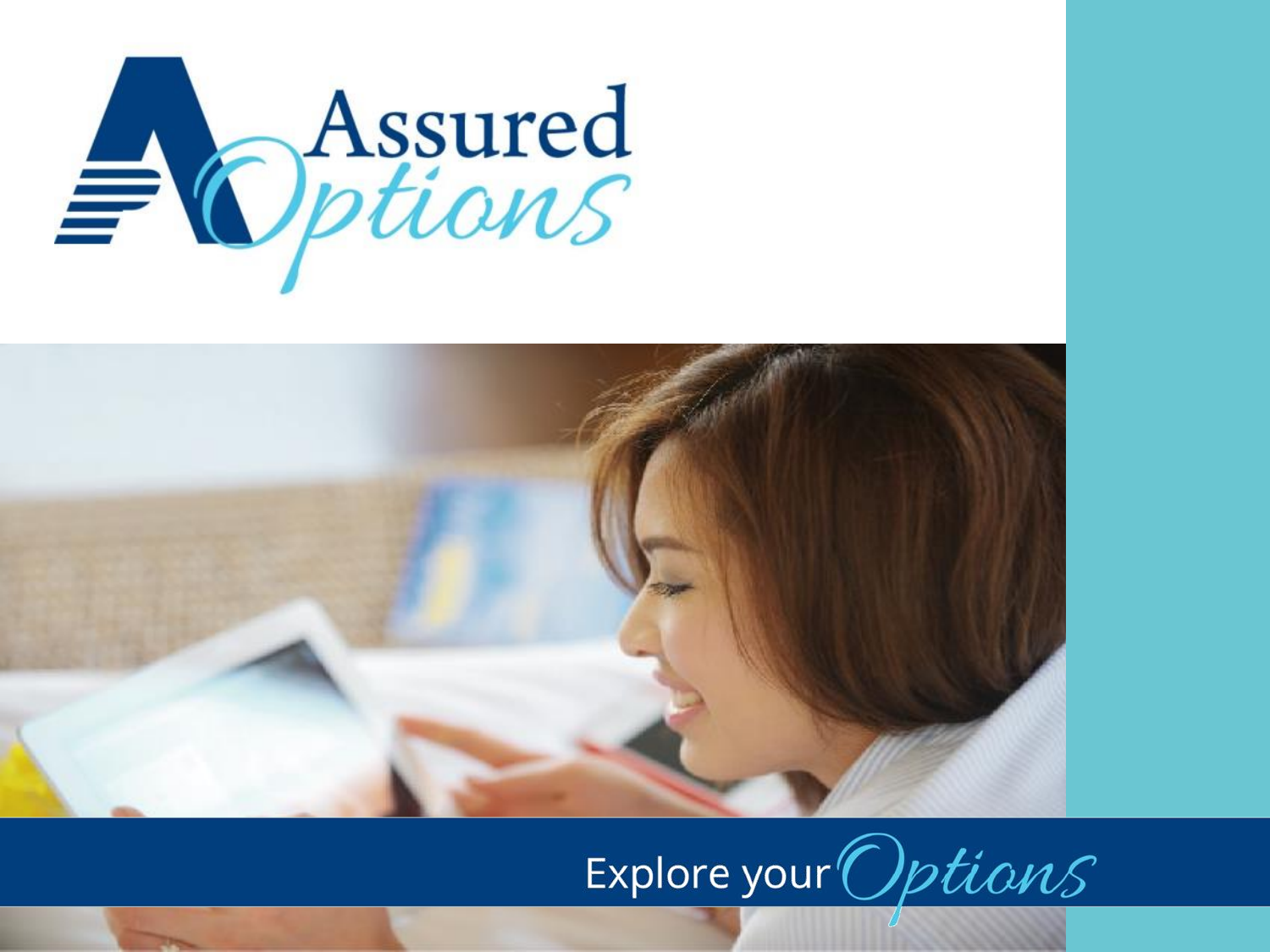# **INTRODUCING ASSURED OPTIONS**

**Helping you explore your options…**



Instead of the usual "one-size" fits all approach, personalize and right-size each employee's benefits portfolio.

- You give employees a set amount of money to spend on benefits
- Employees shop in the online store and are guided to personalized benefits selections
- Assured Options
	- Provides technology support online and on the phone
	- Consolidates and handles administrative tasks

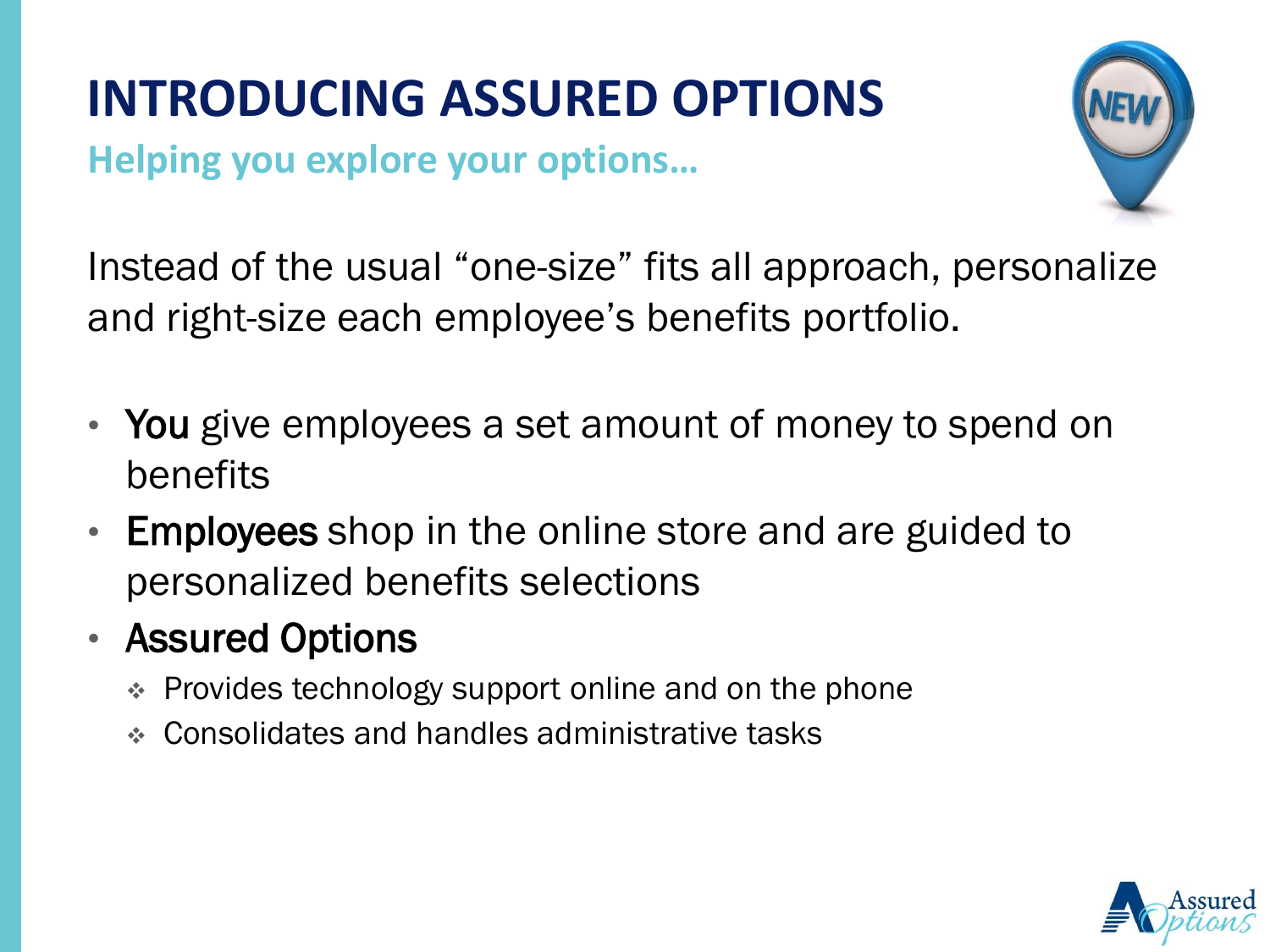

**Why are these my only choices year after year?**

- 1. Pass more costs onto your employees
- 2. Cut or decrease benefits
- 3. Spend even more on benefits



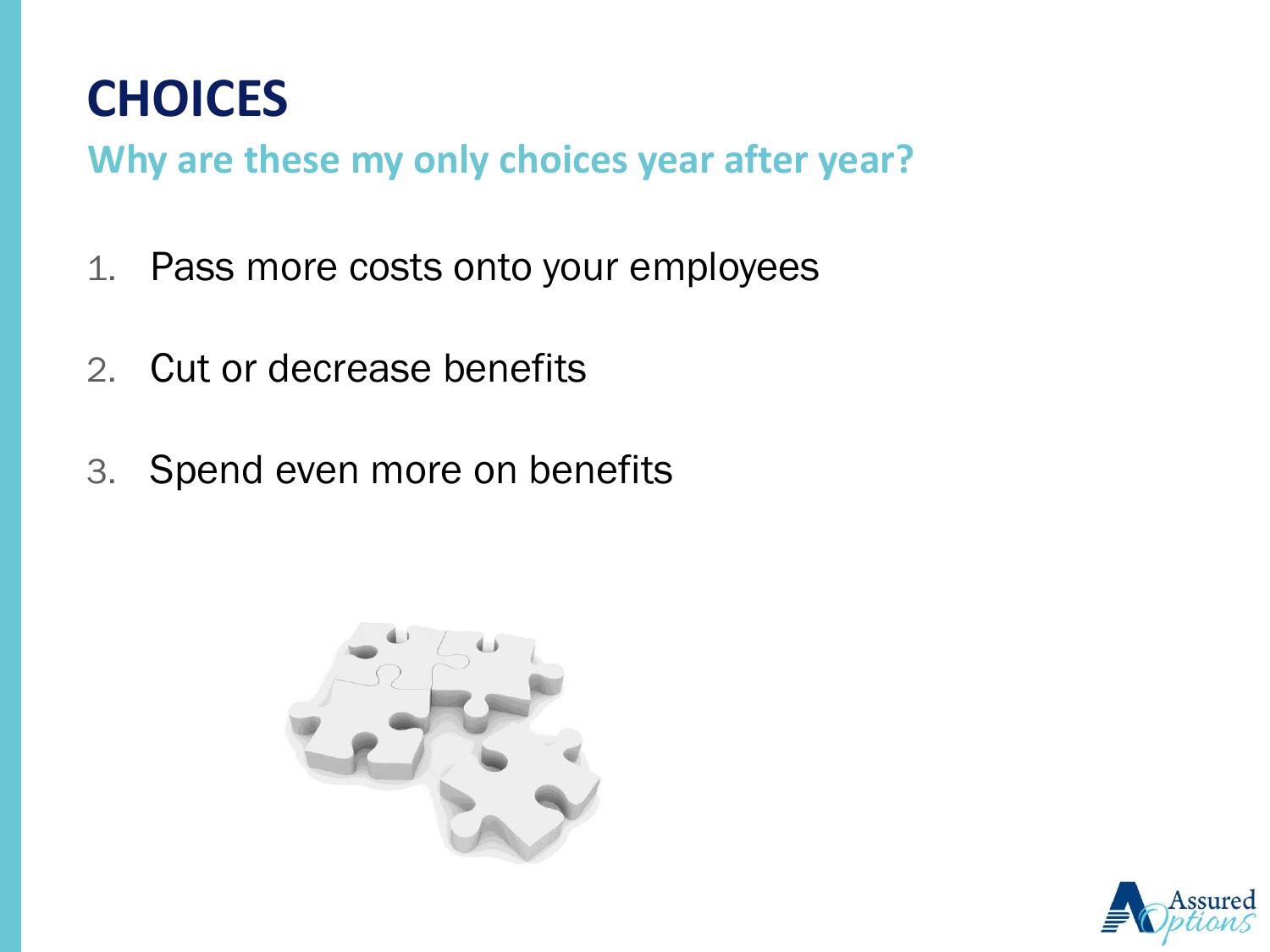### **EMPLOYEES HAVE DIFFERENT NEEDS**

#### **A "one-size" fits all approach doesn't meet them.**

#### Traditionally, everyone gets a POS plan, basic dental and company-paid life

#### Chris & Family Cost: \$1,800

"My son has asthma, so we see the doctor often. I don't want to think about how much I spend each time. I need to protect my family in case something happens to me."



#### Tom Cost: \$650

"Doctors – I don't go much. I want to spend as little as possible on premiums. I haven't built up much in savings, so if I get sick and I'm not getting paid, I need a source of income."



#### "My favorite doctor doesn't accept insurance. I'd like to stop smoking, and I do worry about cancer as it runs in my family." Alicia Cost: \$650



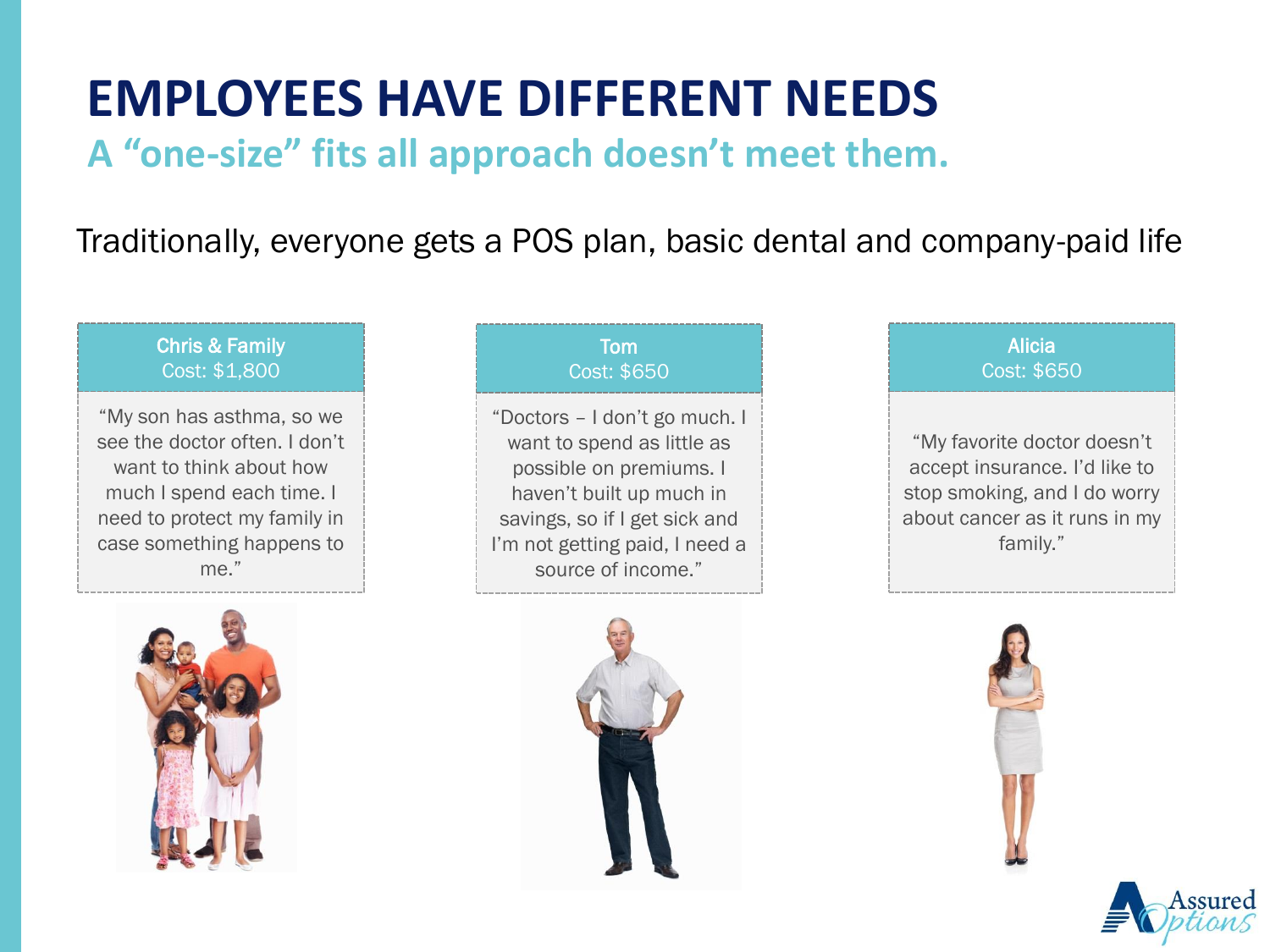# **PERSONALIZED BENEFITS PORTFOLIO**

**Assured Options makes it easy for employees to translate those needs into a personalized benefits portfolio.**



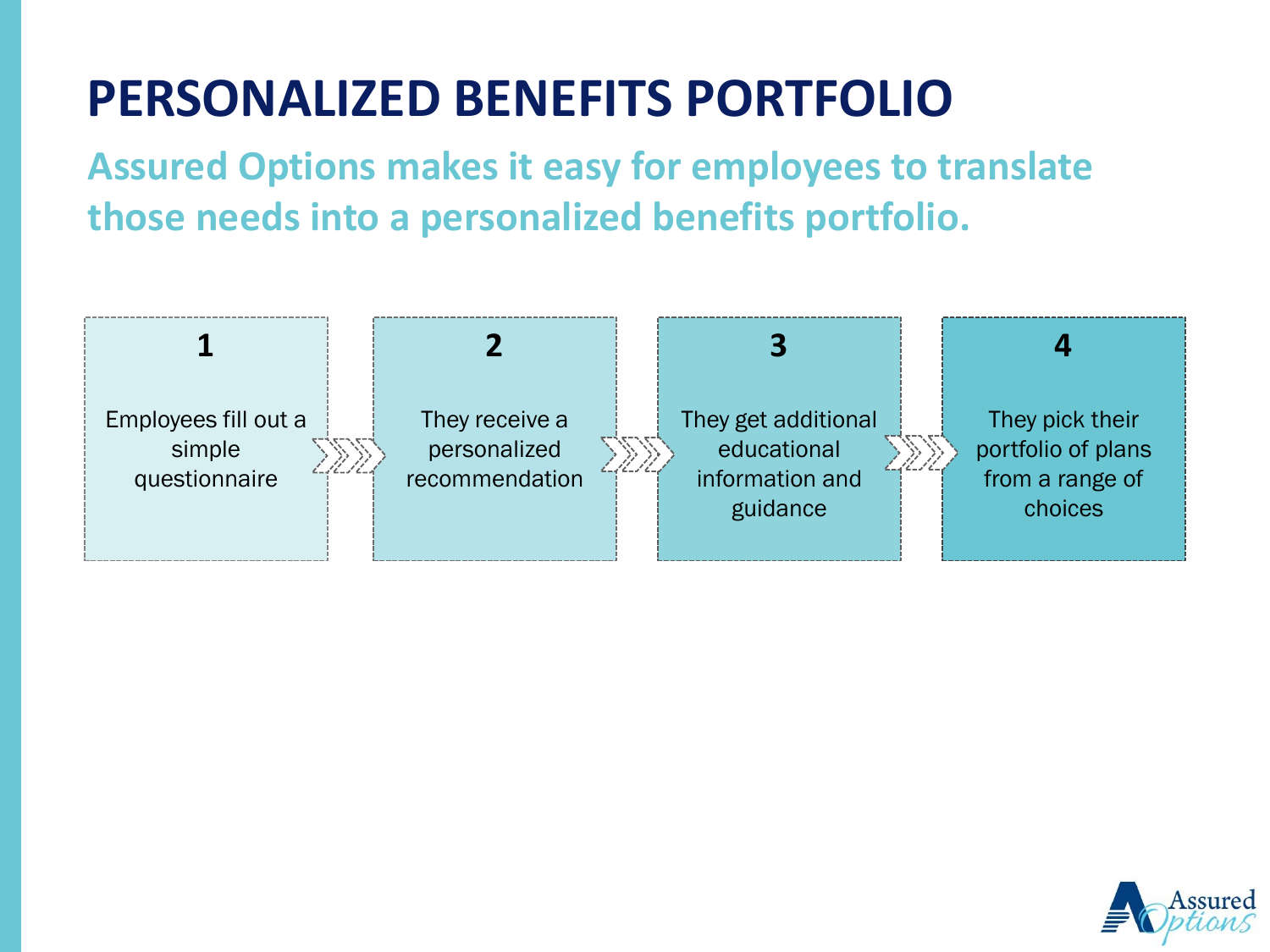# **EXPLORING YOUR OPTIONS**

### **Finding the right protection is about combining the right portfolio for that person or family.**

#### Now, everyone got what they wanted and total savings are \$575

Chris & Family Previously: \$1,800 With Assured Options*:* \$1,300

- HMO Health Plan (Copay)
- Long Term Disability
- Life
- Vision
- Telemedicine
- Enhanced dental



Tom Previously: \$650 With Assured Options: \$550

- HDHP Health Plan
- HSA
- Long Term Disability
- Short Term Disability
- **Basic Dental**
- Accident



#### Alicia

Previously: \$650 With Assured Options*:* \$675 *(includes her monthly metrocard)*

- POS Health Plan
- Critical Illness
- Wellness
- Transit FSA



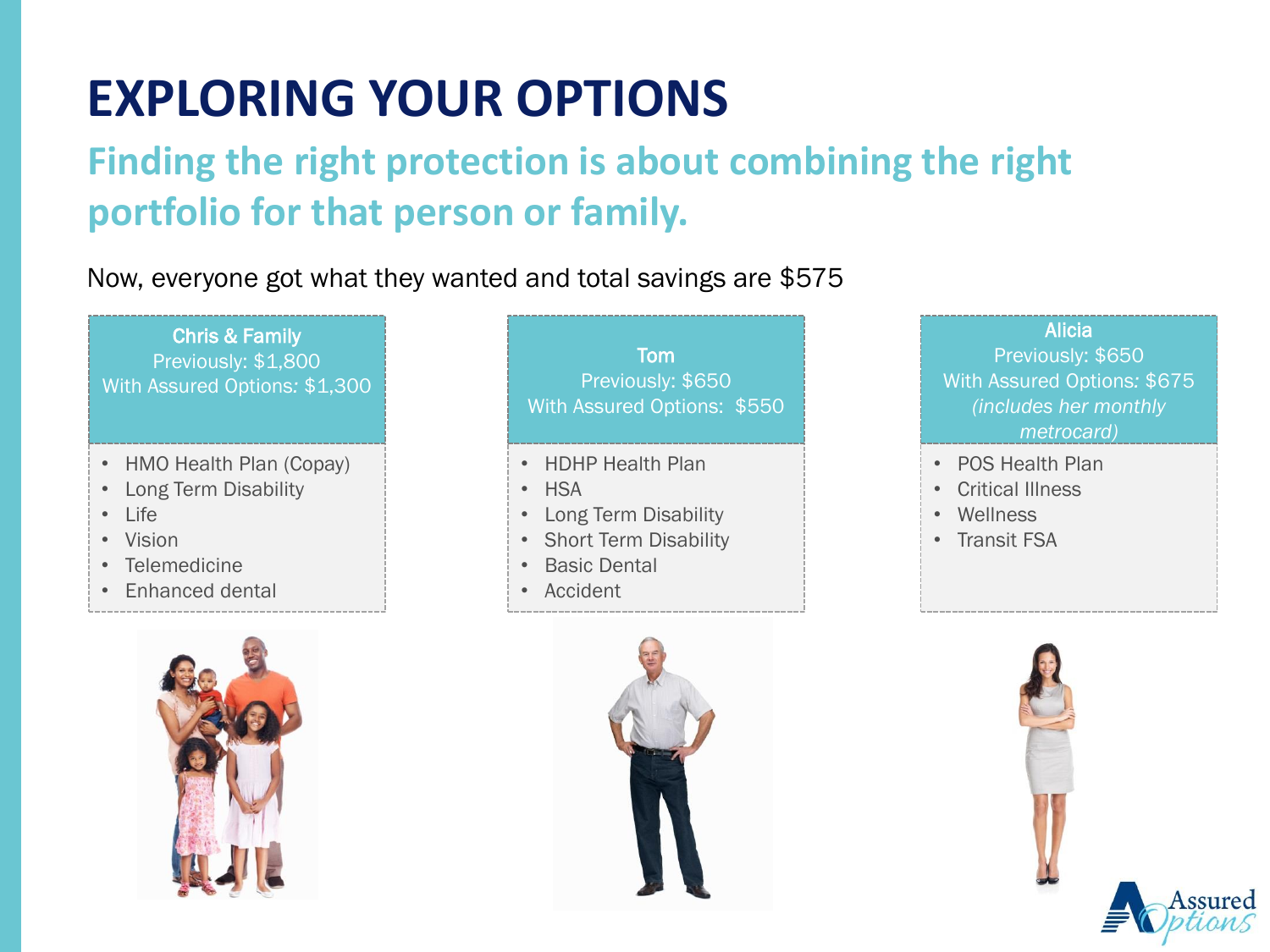## **BENEFITS MANAGEMENT**

### **Assured Options helps manage benefits year-round.**

Assured Options is there for employees, 24/7.

• Simplee®ONE: Track and manage medical, dental, pharmacy, and vision expenses in one place

| Save time, let Simplee™ do the heavy lifting        | <b>Healthcare Expenses Made Easy</b>                         |                                                                    |                      | <b>powered by simples</b> ONE                                           |
|-----------------------------------------------------|--------------------------------------------------------------|--------------------------------------------------------------------|----------------------|-------------------------------------------------------------------------|
|                                                     |                                                              |                                                                    |                      |                                                                         |
| <b>YOUR</b><br>OUT-OF-POOKET                        | YOUR MEDICAL<br><b>DEDUCTIBLE</b>                            | YOUR 2013 HSA BALANCE                                              | <b>VISITS</b>        | <b>TRANSACTIONS</b>                                                     |
| \$5,425<br>Since Apr 2012<br>Prem.: 16%<br>OOP: 84% | \$ U<br>For family services<br>0%<br>,,,,,,,,,,,,,,,,,,,,,,, | \$ 1,441<br>Available for medical, Rx,<br>and dental transactions. | 24<br>Since Apr 2012 | 24<br>Since Apr 2012<br>(Including lab tests and<br>pharmacy purchases) |

- The Help Center: Learn about benefits through articles, videos, FAQs and a glossary
- **Benefit Details:** Reference plan information overviews and benefit summaries
- Things Change: Make enrollment changes due to life events such as marriage, birth and adoption